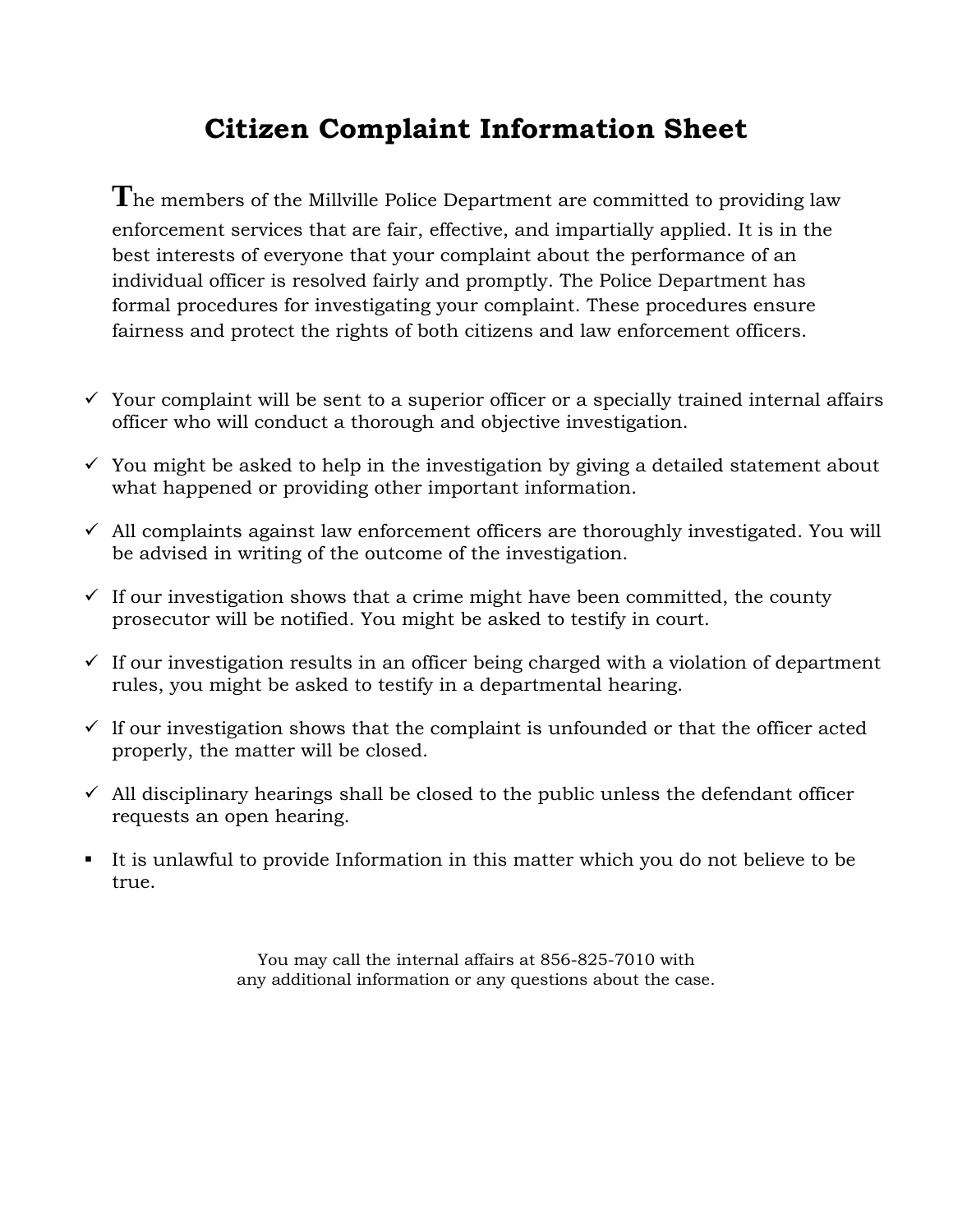





| Department:<br>Millville Police Department |                             |  | ORI No.<br>NJ0061000 |       |  | <b>Internal Affairs Case No:</b> |             |        |      |  |
|--------------------------------------------|-----------------------------|--|----------------------|-------|--|----------------------------------|-------------|--------|------|--|
| PERSON MAKING REPORT                       |                             |  |                      |       |  |                                  |             |        |      |  |
| NAME:                                      |                             |  |                      |       |  |                                  | $\rm ALIAS$ |        |      |  |
| ADDRESS:                                   |                             |  |                      |       |  |                                  |             |        |      |  |
| CITY:                                      |                             |  | STATE:               | ZIP:  |  | PHONE:                           |             |        |      |  |
| DOB:                                       | SSN:                        |  | AGE:                 | SEX:  |  |                                  | RACE:       |        |      |  |
| EMPLOYER/SCHOOL                            |                             |  |                      |       |  |                                  | PHONE:      |        |      |  |
| ADDRESS:                                   |                             |  |                      | CITY: |  |                                  |             | STATE: | ZIP: |  |
| <b>INCIDENT</b>                            |                             |  |                      |       |  |                                  |             |        |      |  |
| NATURE OF COMPLAINT:                       |                             |  |                      |       |  |                                  |             |        |      |  |
| COMPLAINT AGAINST (NAME(S))                |                             |  |                      |       |  |                                  | BADGE #(s)  |        |      |  |
|                                            |                             |  |                      |       |  |                                  |             |        |      |  |
|                                            |                             |  |                      |       |  |                                  |             |        |      |  |
| DATE:                                      | TIME:<br>DATE/TIME REPORTED |  |                      |       |  | HOW REPORTED:                    |             |        |      |  |
| INCIDENT LOCATION:                         |                             |  |                      |       |  |                                  |             |        |      |  |
| DESCRIPTION OF INCIDENT:                   |                             |  |                      |       |  |                                  |             |        |      |  |
|                                            |                             |  |                      |       |  |                                  |             |        |      |  |
|                                            |                             |  |                      |       |  |                                  |             |        |      |  |
|                                            |                             |  |                      |       |  |                                  |             |        |      |  |
|                                            |                             |  |                      |       |  |                                  |             |        |      |  |
|                                            |                             |  |                      |       |  |                                  |             |        |      |  |
|                                            |                             |  |                      |       |  |                                  |             |        |      |  |
| SIGNATURE OF COMPLAINTANT: (Optional)      |                             |  |                      |       |  | DATE:                            |             |        |      |  |
| <b>INTERNAL AFFAIRS USE ONLY</b>           |                             |  |                      |       |  |                                  |             |        |      |  |
| <b>COMPLAINT TAKEN BY:</b>                 |                             |  | RANK / BAGDE#:       |       |  |                                  | DATE:       |        |      |  |
| REC'D BY INTERNAL AFFAIRS:                 |                             |  | RANK / BADGE#:       |       |  |                                  | DATE:       |        |      |  |

*\*\*\*\*CONTINUE ON BACK/NEXT PAGE FOR INJURIES & WITNESSES\*\*\*\**